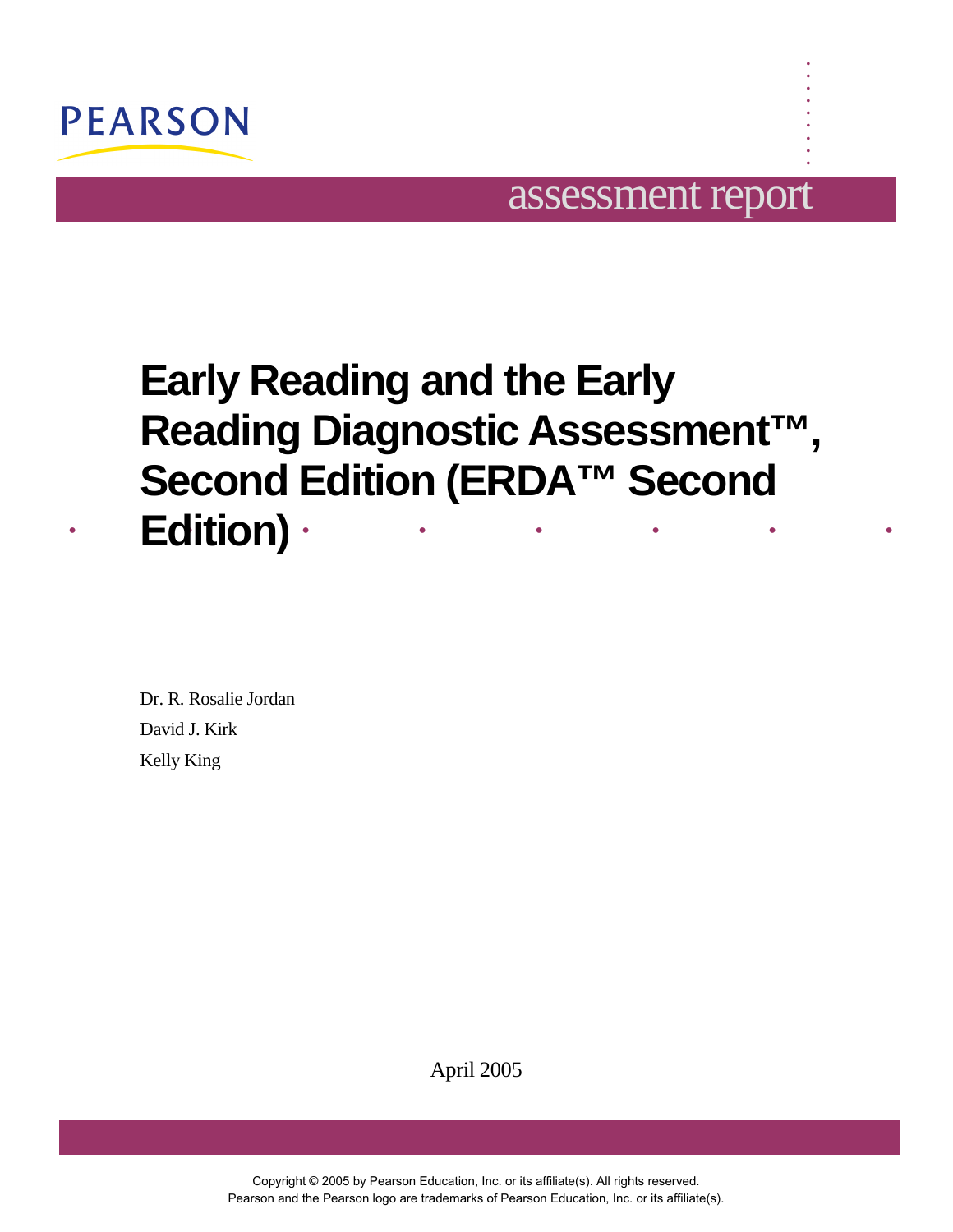# Early Reading and ERDA Second Edition

#### **Components of Reading**

#### Reading Components:

- **Phonemic** Awareness
- **Phonics**

**. . . . . . .** 

- **Fluency**
- **Vocabulary**
- **Comprehension**

For virtually all students, learning to read and write begins long before kindergarten. It is a complex and dynamic process. Together with writing, reading forms the foundation for learning and serves as the gateway to mathematics, science, and social science. Reading is fundamental to success in school and in life.

The key to developing successful readers can be found in the strategic instruction and integration of five researchbased components of reading. These components are phonemic awareness, phonics, fluency, vocabulary, and comprehension. Together, they create a road map to developing strategic readers.

#### **Phonemic Awareness**

Phonemic awareness is the ability to recognize and manipulate the individual sounds of spoken words. "Research evidence, from a variety of disciplines, provides unequivocal support for the critical role of phonological processes in learning to read" (Kamil, Mosenthal, Pearson, and Barr, 2000, p. 483).

According to the Center for the Improvement of Early Reading (CIERA), children who have phonemic awareness skills are likely to have an easier time learning to read and spell than children who have few or none of these skills (National Institute for Literacy, 2003). Phonemic awareness can be demonstrated in several ways. Children can show that they recognize which words in a group of words begin with the same sound. For example, the words "plum," "parrot," and "people" all start with /p/. Children can identify and verbalize the first or last sound in a word. For example, the beginning sound of "wig" is /w/, and the ending sound of "hat" is /t/. Children can combine, or blend, the separate sounds in a word to say the word, such as by combining  $\frac{d}{\sqrt{2}}$  to say "dog." They can also break, or segment, a word into its separate sounds, such as by breaking "bat" into  $/b/$ ,  $/a/$ ,  $/t/$ .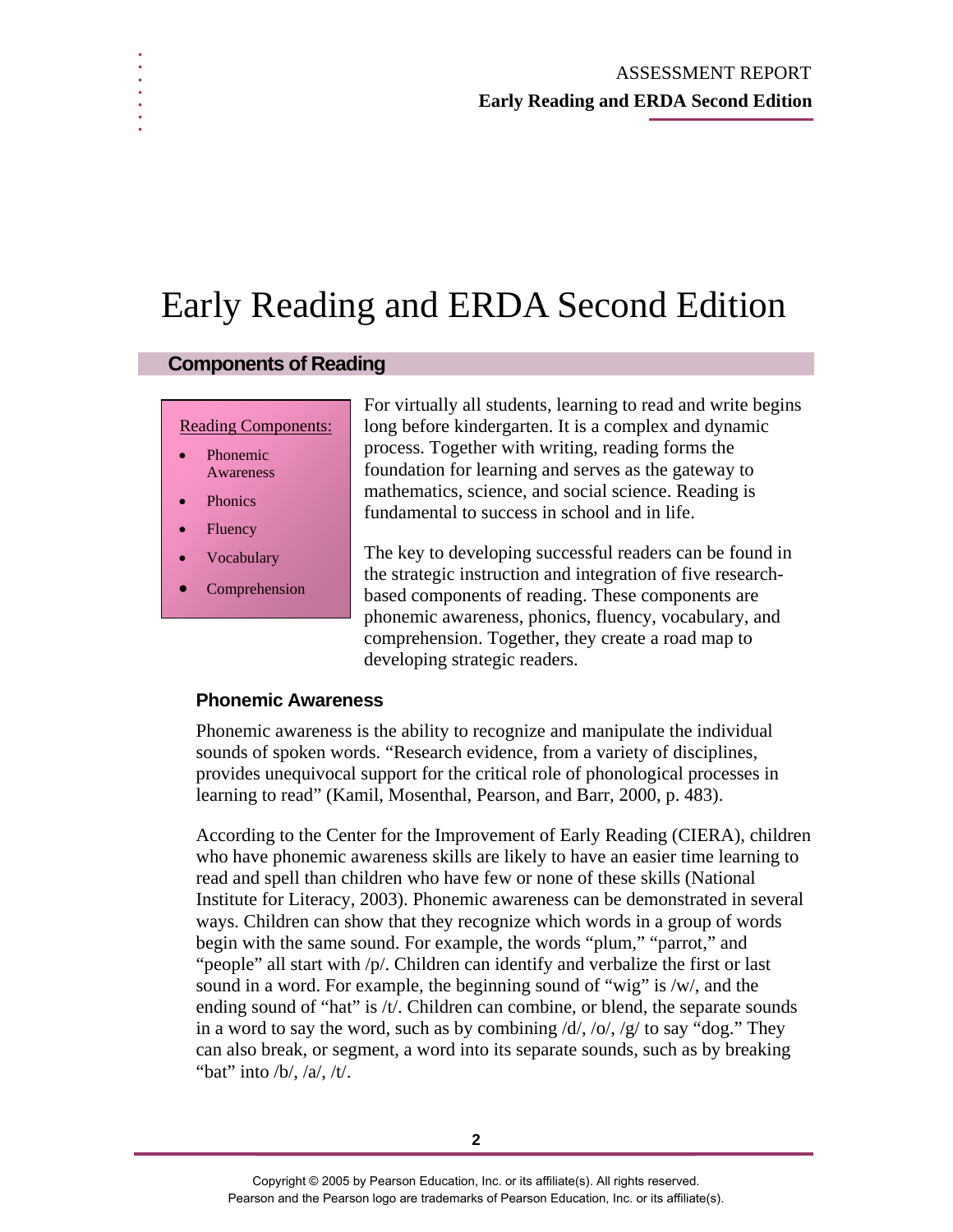Phonemic awareness is a subgroup of phonological awareness, a broader set of skills that includes larger parts of spoken language, such as rhymes, syllables, and rimes, as well as comprehension and other qualities of sound, such as rhyming, intonation, and alliteration. According to the National Institute for Literacy (2003), children may demonstrate phonological awareness in several ways. One such way is through a child's ability to identify and make rhymes such as "the boy has a toy." A second way is through a child's ability to identify the number of syllables in a word. Another skill that demonstrates phonological awareness is the ability to identify and manipulate onsets and rimes in spoken syllables or onesyllable words, as well as the ability to identify and work with individual phonemes in spoken words.

## **Phonics**

**. . . . . . .** 

> Phonics refers to the connection between the letters of written language and the individual sounds of spoken language. Through the use of phonics, children are able to understand that there is a predictable connection between written letters and spoken sounds. Once children understand this connection, they can recognize familiar words quickly and accurately and can decode new words (National Institute for Literacy, 2003).

To be most effective, phonics instruction should begin early in kindergarten and continue through first grade. For most children, two years of phonics instruction is adequate (National Institute for Literacy, 2003). A child is able to demonstrate an understanding of phonics in several ways. One way is by matching the corresponding letter sound to the letter that represents that sound, such as the sound /d/ and the letter "d." Children can also demonstrate their understanding of phonics by combining letters and sounds to form larger units of written language. For example, this skill is demonstrated when children blend the sounds of the letters "l," "e," and "t" to form the word /let/.

## **Fluency**

Fluency is the bridge between word recognition and reading comprehension. More specifically, fluency is the ability to read text accurately with prosody. Fluent readers are able to focus on the meaning of the text and do not have to concentrate on decoding individual words. Fluency develops gradually over considerable time and through substantial practice (National Institute for Literacy, 2003). "Increasing the amount of reading students do is important, because as words are encountered repeatedly, there are a number of beneficial outcomes, such as improvements in word recognition, speed, ease of reading, and comprehension" (Farstrup & Samuels, 2002, p. 174).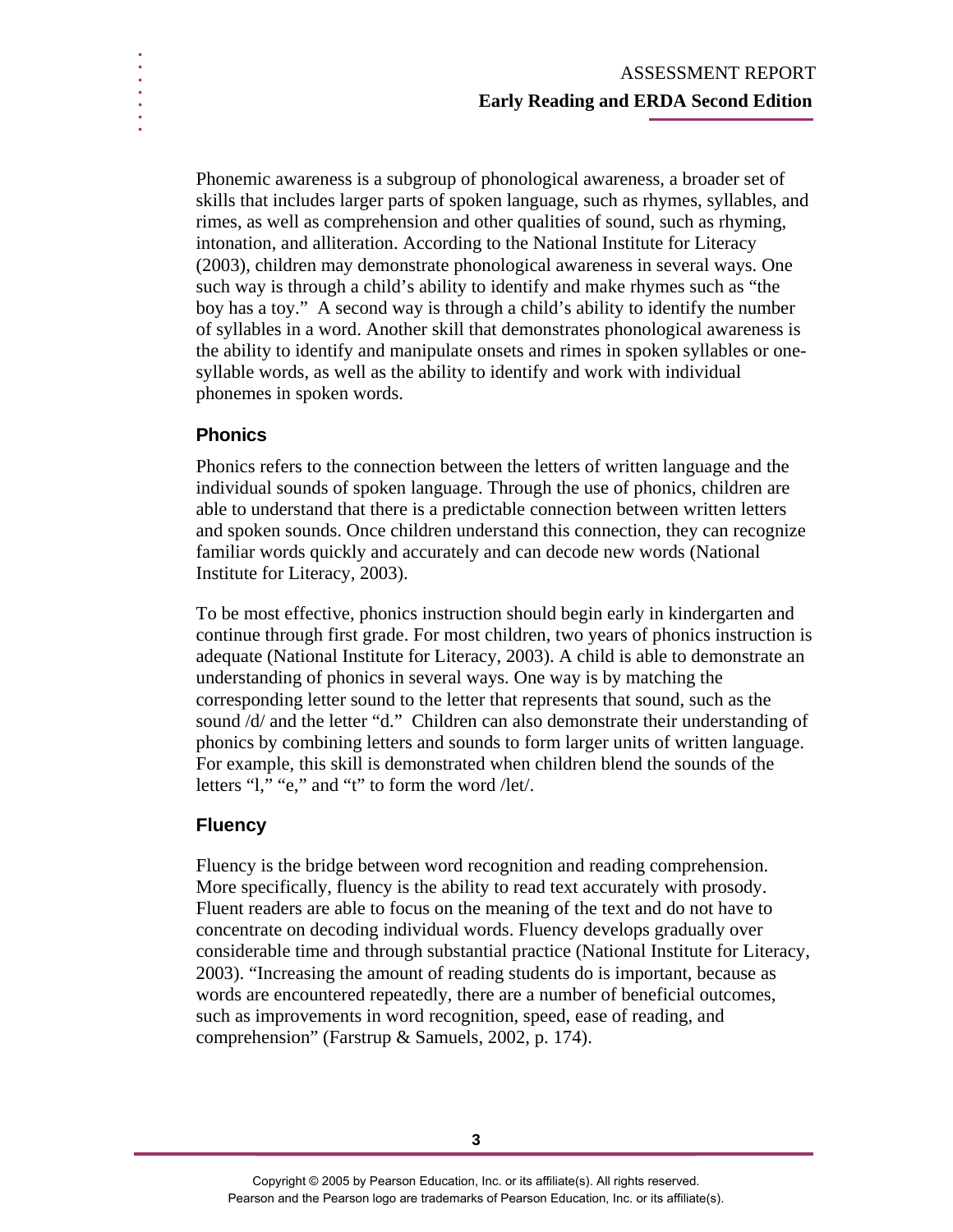At the beginning stages of reading, children are still developing their decoding skills, and their oral reading is slow and laborious. Even as their decoding skills improve and more words are committed to their sight vocabulary, they may read word by word, without inflection or expression. Full fluency is demonstrated by good phrasing, the grouping or chunking of words into phrases and clauses, inflection, intonation, and attending to punctuation, as well as reading quickly and accurately. Fluency is also dependent upon a child's knowledge of word meaning.

Fluency should be formally and informally assessed regularly to ensure that a student is making appropriate progress (National Institute for Literacy, 2003, p. 30). Monitoring a student's progress in reading fluency can provide valuable guidance for planning instruction or intervention.

## **Vocabulary**

**. . . . . . .** 

> Vocabulary refers to a student's stock and understanding of words and meanings. There are many types of vocabulary. Typically, vocabulary is broken down into four areas: listening or receptive vocabulary, speaking or expressive vocabulary, reading or recognition vocabulary, and writing vocabulary (Harris and Hodges, 1995). Vocabulary is critical to reading comprehension. Sight word vocabulary affects fluency and comprehension. To interpret and learn information from more advanced text, students must raise their vocabulary level. Most children learn vocabulary indirectly through daily oral and written exposure to new words (National Institute for Literacy, 2003). However, the direct and in-depth teaching of vocabulary and the fostering of word consciousness are equally important for raising a student's vocabulary level.

> In general, there are three levels of vocabulary understanding: unknown, acquainted, and established. In the unknown category, the word is completely foreign to the student; he or she has no understanding. An acquainted word has been introduced to the student and he or she has a basic understanding of its meaning. With established vocabulary, the student has complete understanding and ownership of the word and can quickly identify and use the word properly. These levels of vocabulary understanding can be assessed in a variety of ways. One way of assessing vocabulary understanding is to speak a word to a child and ask the child to identify a corresponding picture representing that word. Another way is to provide the definition of a word and ask the child to respond by identifying the appropriate word. One may also assess this understanding by stating a word and asking the child to provide the word's opposite, by stating a word and asking the child to respond with another word that has the same meaning as the stated word (a synonym), or by asking the child to define the word without assistance.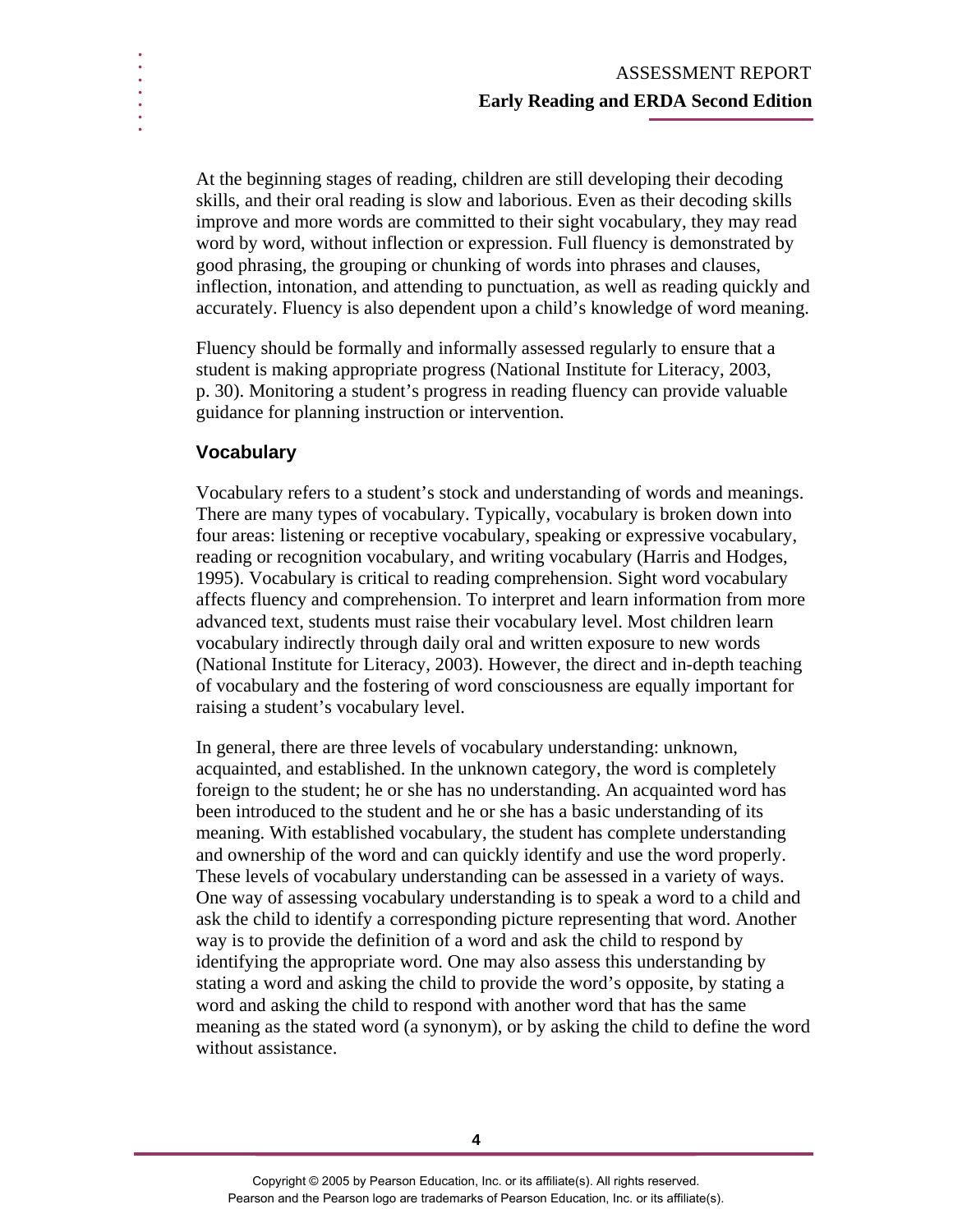### **Comprehension**

**. . . . . . .** 

> Reading is thinking. Getting meaning from text is the ultimate goal of reading comprehension. Constructing meaning is an interactive process influenced by the content and structure of the text, the purpose for reading, the reader's prior knowledge and experience, and the fluent processing of text. Vocabulary and writing ability support and precede comprehension. "Comprehension is the reason for reading. If readers can read the words but do not understand what they are reading, they are not really reading" (National Institute for Literacy, 2003, p. 48).

When children monitor their own comprehension, they learn to recognize when they understand and when they do not. Children who monitor their comprehension are better able to develop strategies to address any lack of understanding when they come across difficult material (National Institute for Literacy, 2003). When children ask themselves why the information presented in the text makes sense, the text becomes more memorable (Kamil et al., 2000).

Asking questions of children and having children generate their own questions is another way to help children improve their comprehension. In addition to providing children with a purpose for reading, questioning can help them focus their attention on what they are reading. This technique can also assist children in thinking actively while reading and can encourage them to monitor their own comprehension. It also helps them to reflect on what they have read and to relate it to their current knowledge (National Institute for Literacy, 2003).

## **Early Reading Diagnostic Assessment, Second Edition (ERDA SECOND EDITION)**

Diagnosing a child's reading ability is essential to providing effective instruction. By accurately determining a child's reading strengths and weaknesses, a classroom teacher can develop an instruction strategy that best serves the child's needs. ERDA SECOND EDITION provides a comprehensive diagnostic tool that measures the five research-based building blocks of reading at kindergarten through third grade.

ERDA SECOND EDITION diagnoses understanding of phonemic and phonological awareness through a series of subtests that assess the child's ability to hear sound units in spoken language: phonemes, rhymes (kindergarten only), rime, and syllables. A child's understanding of phonemes occurs when the child first identifies the missing phonemes in a series of given words and then omits given phonemes from another series of words. The understanding of rimes is assessed by a child being asked to say a word with a targeted sound (rime) omitted—say "ball" without /all/. A child's proficiency with syllables is assessed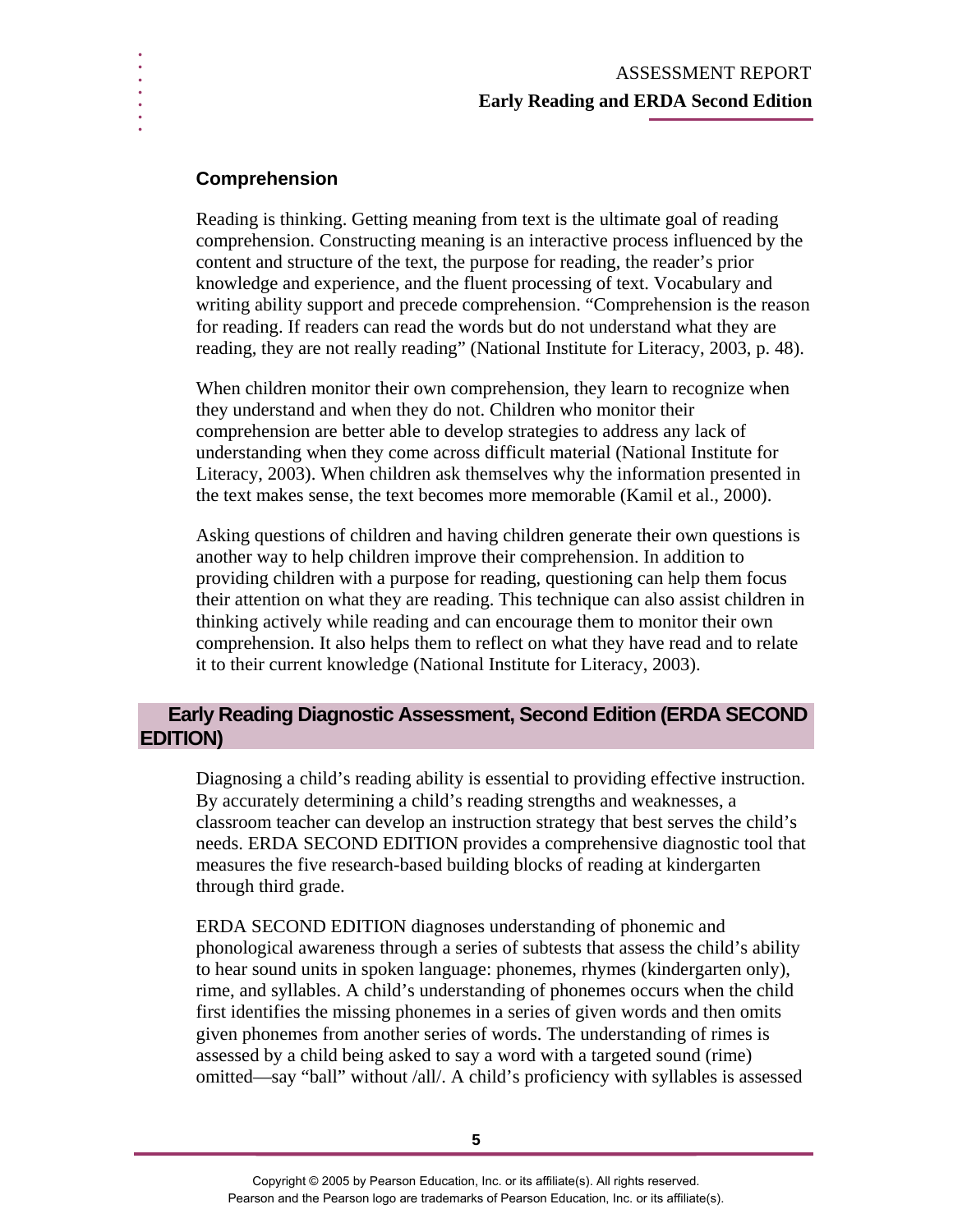by instructing the child to say a word with a targeted syllable omitted—say "playful" without /ful/.

**. . . . . . .** 

> Letter recognition and pseudoword decoding are subtests that assess understanding and the use of the alphabetic principle. In kindergarten and grade one, ERDA SECOND EDITION assesses letter recognition by showing children a letter and then asking them to point to the letter or say the letter name. Syllable assessment is administered for kindergarten through grade three and uses a format similar to the one used in diagnosing phonemic awareness. Pseudoword decoding is administered in grades one through three. The child is provided with a list of pseudowords, which the child is asked to pronounce as quickly and as accurately as possible.

Word reading and passage fluency subtests at all grades, and RAN (Rapid Automatized Naming)-letters, RAN-words, and RAN-digits at grades two and three, assess automaticity and fluent reading. Word reading is assessed by presenting the child with a list of words that are read aloud. Passage fluency is assessed by listening to the student read aloud a series of brief, grade-appropriate narrative and informational passages. The passages are in ascending order of difficulty and scored for time and accuracy. Scores are also converted to one of the following reading levels: independent, instructional, or frustration. The RAN subtest predict a student's response to reading instruction.

Seven different subtests are used to assess vocabulary. For example, receptive vocabulary is assessed by showing a student a set of pictures, saying a word, and asking the student to point to the picture that represents the word. Other indicators of the student's vocabulary are also provided by an assessment of synonyms, word opposites, word definitions, and multiple meanings of words.

ERDA SECOND EDITION employs three types of reading comprehension to accurately diagnose a student's comprehension skills: word items, sentence items with target words in context, and passage items. Word items at the kindergarten and first-grade level assess comprehension by having the student read one or two words and then point to a picture that correctly reflects what the word or words are describing. Sentence items with target words in context require the student to read aloud a sentence composed of high-frequency words and, in some instances, respond to a comprehension question. ERDA SECOND EDITION assesses reading comprehension by having the student read aloud functional, narrative, and informational passages and then answer different types of comprehension questions about the passage. ERDA SECOND EDITION also assesses listening comprehension. Table 1 summarizes the assessments used at each grade level for each component of reading measured by ERDA SECOND EDITION.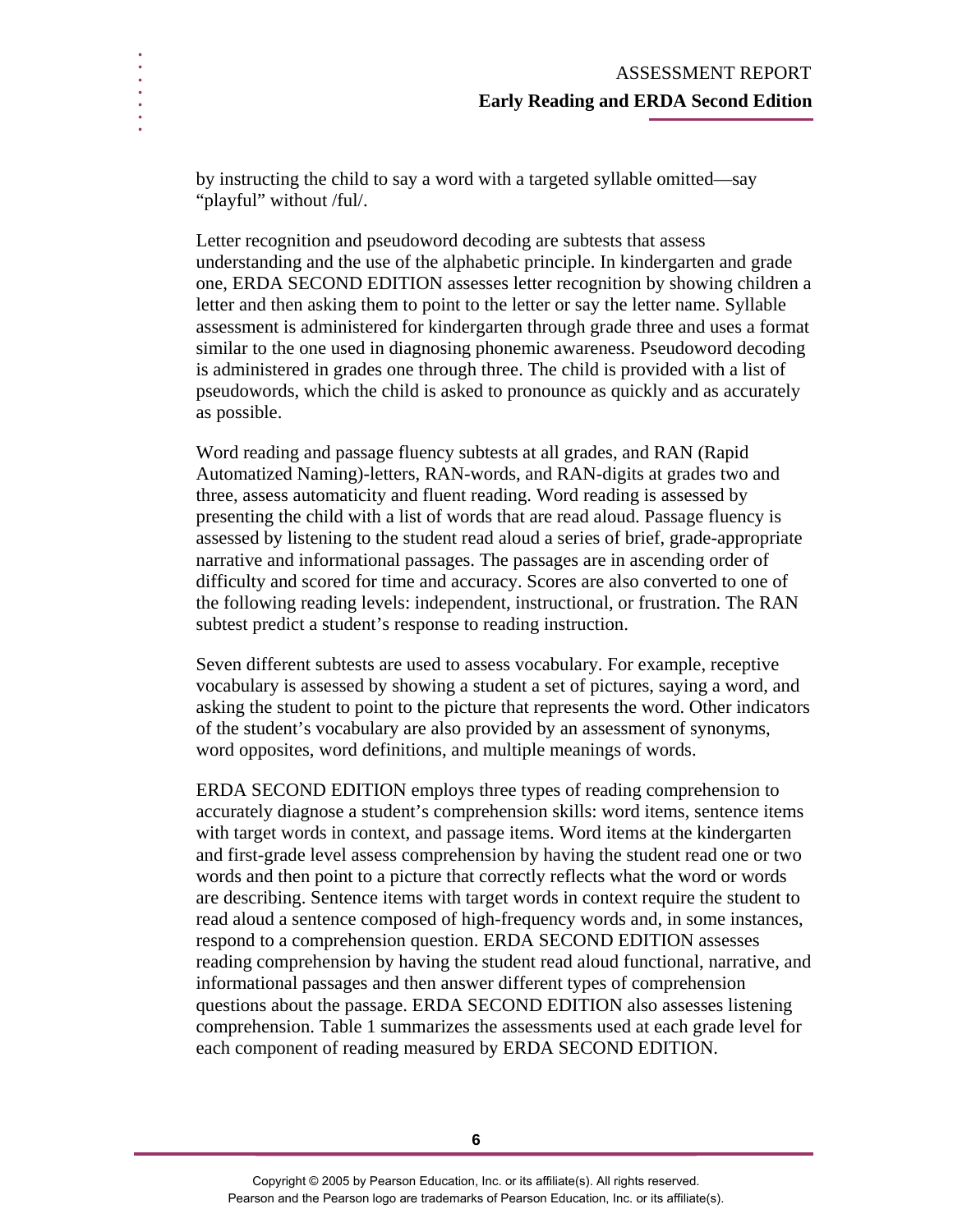| <b>Reading</b><br><b>Component</b>                      | <b>Grade K</b>                                     | <b>Grade 1</b>                                                       | <b>Grade 2</b>                                                                                                                                                  | Grade 3                                                                                                                                                         |
|---------------------------------------------------------|----------------------------------------------------|----------------------------------------------------------------------|-----------------------------------------------------------------------------------------------------------------------------------------------------------------|-----------------------------------------------------------------------------------------------------------------------------------------------------------------|
| <b>Concept of</b><br>Print                              | Observation<br>Checklist                           | Observation<br>Checklist                                             |                                                                                                                                                                 |                                                                                                                                                                 |
| <b>Phonological</b><br>and Phonemic<br><b>Awareness</b> | Phonemes<br>Rhyming<br>Syllables                   | Phonemes<br>Rimes<br>Syllables                                       | Phonemes<br>Rimes<br>Syllables                                                                                                                                  | Phonemes<br>Rimes<br>Syllables                                                                                                                                  |
| <b>Phonics</b>                                          | Letter<br>Recognition                              | Letter<br>Recognition<br>Pseudoword<br>Decoding                      | Pseudoword<br>Decoding                                                                                                                                          | Pseudoword<br>Decoding                                                                                                                                          |
| <b>Fluency</b>                                          | Passage Fluency<br>Target Words in<br>Context      | Passage Fluency<br>Target Words in<br>Context<br><b>Word Reading</b> | Passage Fluency<br>Narrative<br>Informational<br>Target Words in<br>Context<br><b>Word Reading</b><br>RAN-Digits,<br>Letters, Words,<br>and Words and<br>Digits | Passage Fluency<br>Narrative<br>Informational<br>Target Words in<br>Context<br><b>Word Reading</b><br>RAN-Digits,<br>Letters, Words,<br>and Words and<br>Digits |
| <b>Vocabulary</b>                                       | Receptive/<br>Expressive                           | Receptive/<br>Expressive<br><b>Word Opposites</b>                    | Receptive/<br>Expressive<br><b>Word Opposites</b><br>Synonyms<br>Word<br>Definitions                                                                            | Receptive/<br>Expressive<br>Multiple<br>Meanings<br>Synonyms<br>Word<br>Definitions                                                                             |
| Comprehension                                           | <b>Story Retelling</b><br>Reading<br>Comprehension | Listening<br>Comprehension<br>Reading<br>Comprehension               | Listening<br>Comprehension<br>Reading<br>Comprehension                                                                                                          | Listening<br>Comprehension<br>Reading<br>Comprehension                                                                                                          |

#### **Table 1. ERDA SECOND EDITION Reading Subtests by Component for Each Grade Level.**

**. . . . . . .** 

**7** 

Copyright © 2005 by Pearson Education, Inc. or its affiliate(s). All rights reserved. Pearson and the Pearson logo are trademarks of Pearson Education, Inc. or its affiliate(s).